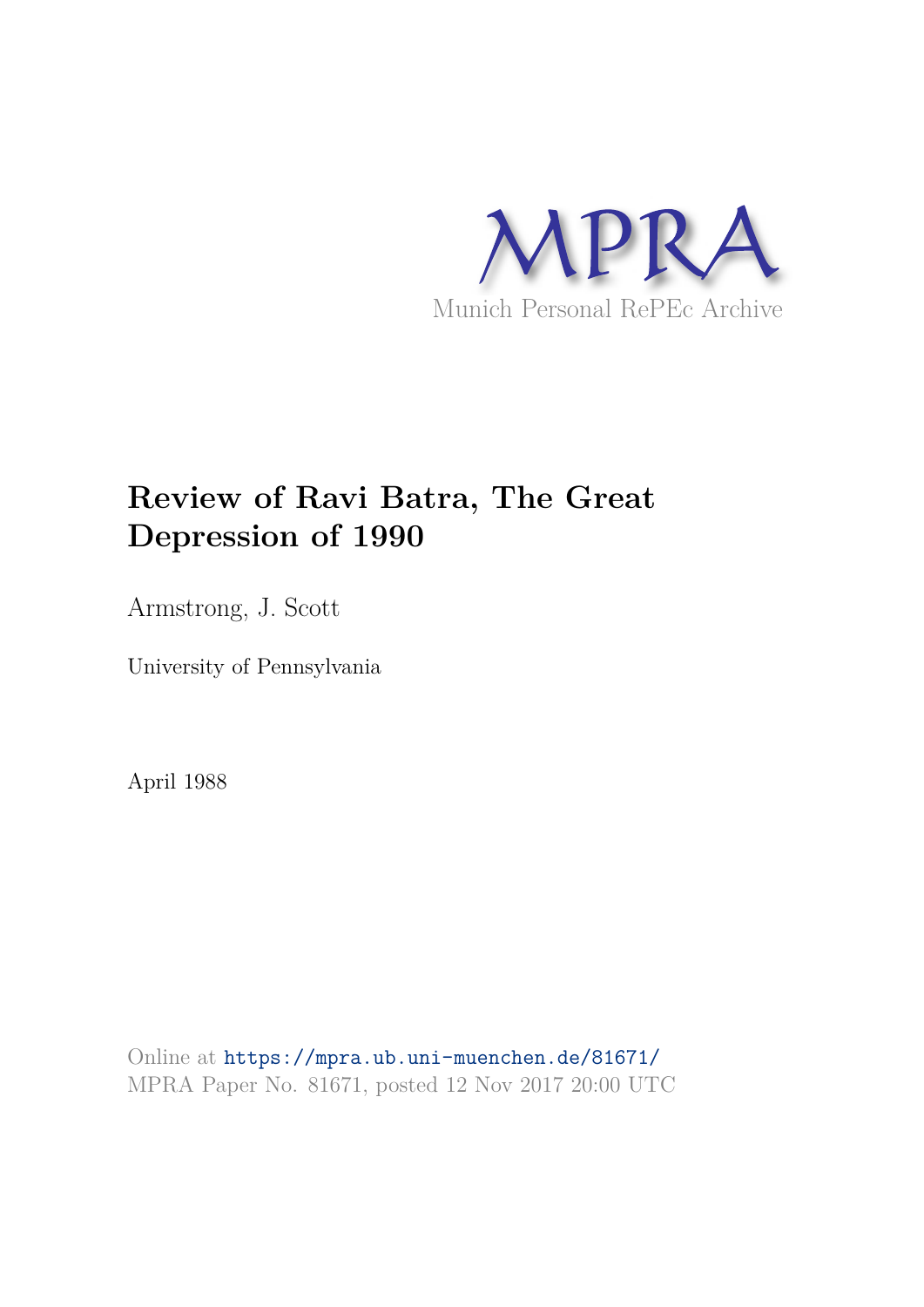

### **University of Pennsylvania ScholarlyCommons**

Marketing Papers Wharton School

April 1988

# Review of Ravi Batra, *The Great Depression of 1990*

J. Scott Armstrong *University of Pennsylvania*, armstrong@wharton.upenn.edu

Follow this and additional works at: http://repository.upenn.edu/marketing\_papers

#### Recommended Citation

Armstrong, J. S. (1988). Review of Ravi Batra, *The Great Depression of 1990*. Retrieved from http://repository.upenn.edu/ marketing\_papers/73

Postprint version. Published in *International Journal of Forecasting*, Volume 4, Issue 3, April 1988, pages 493-495. Publisher URL: http://dx.doi.org/10.1016/0169-2070(88)90113-6

This paper is posted at ScholarlyCommons. http://repository.upenn.edu/marketing\_papers/73 For more information, please contact libraryrepository@pobox.upenn.edu.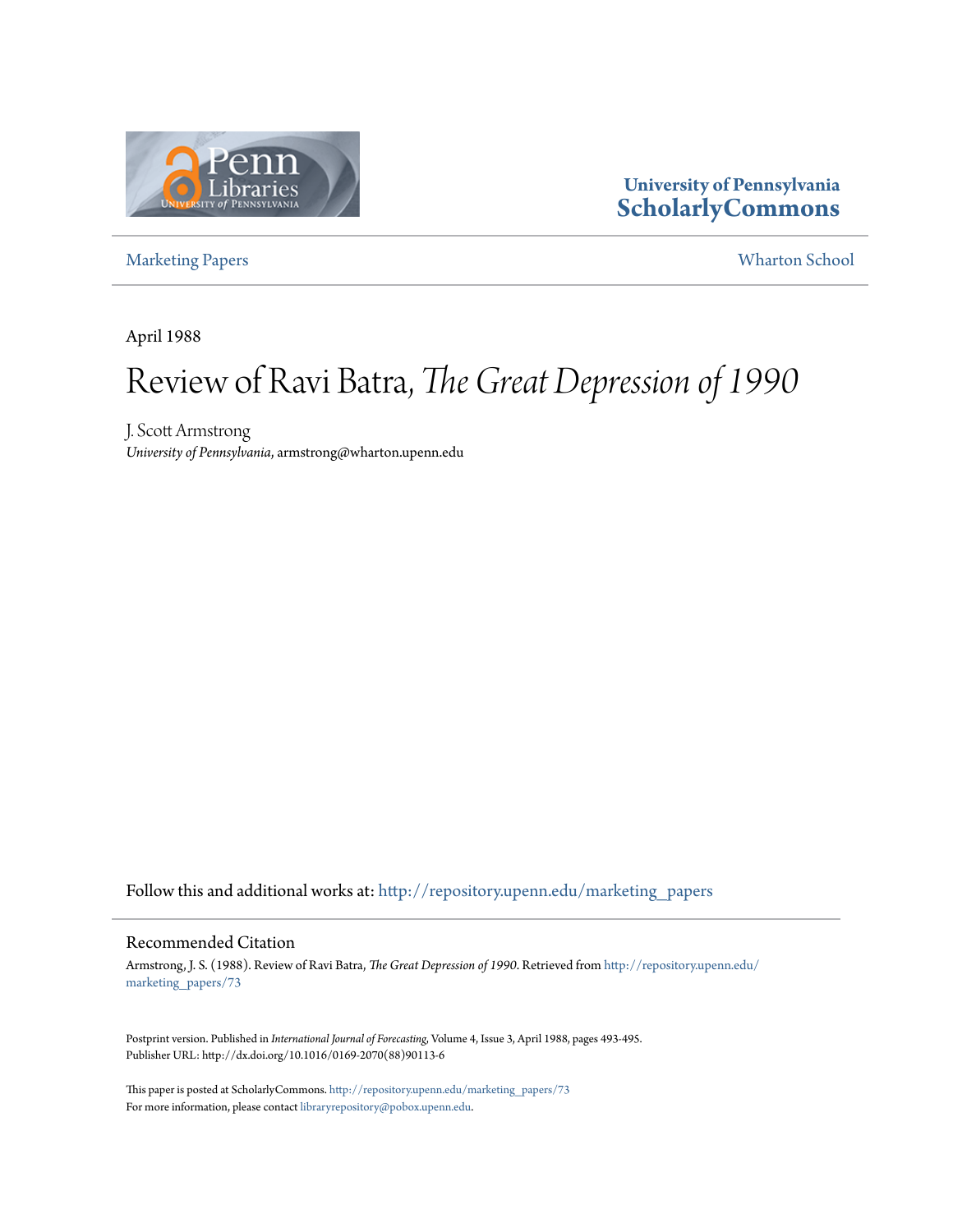### Review of Ravi Batra, *The Great Depression of 1990*

### **Abstract**

*The Great Depression of 1990* was on the New York Times best-seller list for non-fiction in the summer of 1987. It follows a standard formula for best sellers in forecasting: Forecast a great disaster, and include a formula for redemption. If the disaster occurs, you can say, "I told you so." If it doesn't occur, you say, "It is good that they listened to my advice. I saved them." How can you lose? When I first saw this book, it occurred to me that it was a hoax.

#### **Comments**

Postprint version. Published in *International Journal of Forecasting*, Volume 4, Issue 3, April 1988, pages 493-495.

Publisher URL: http://dx.doi.org/10.1016/0169-2070(88)90113-6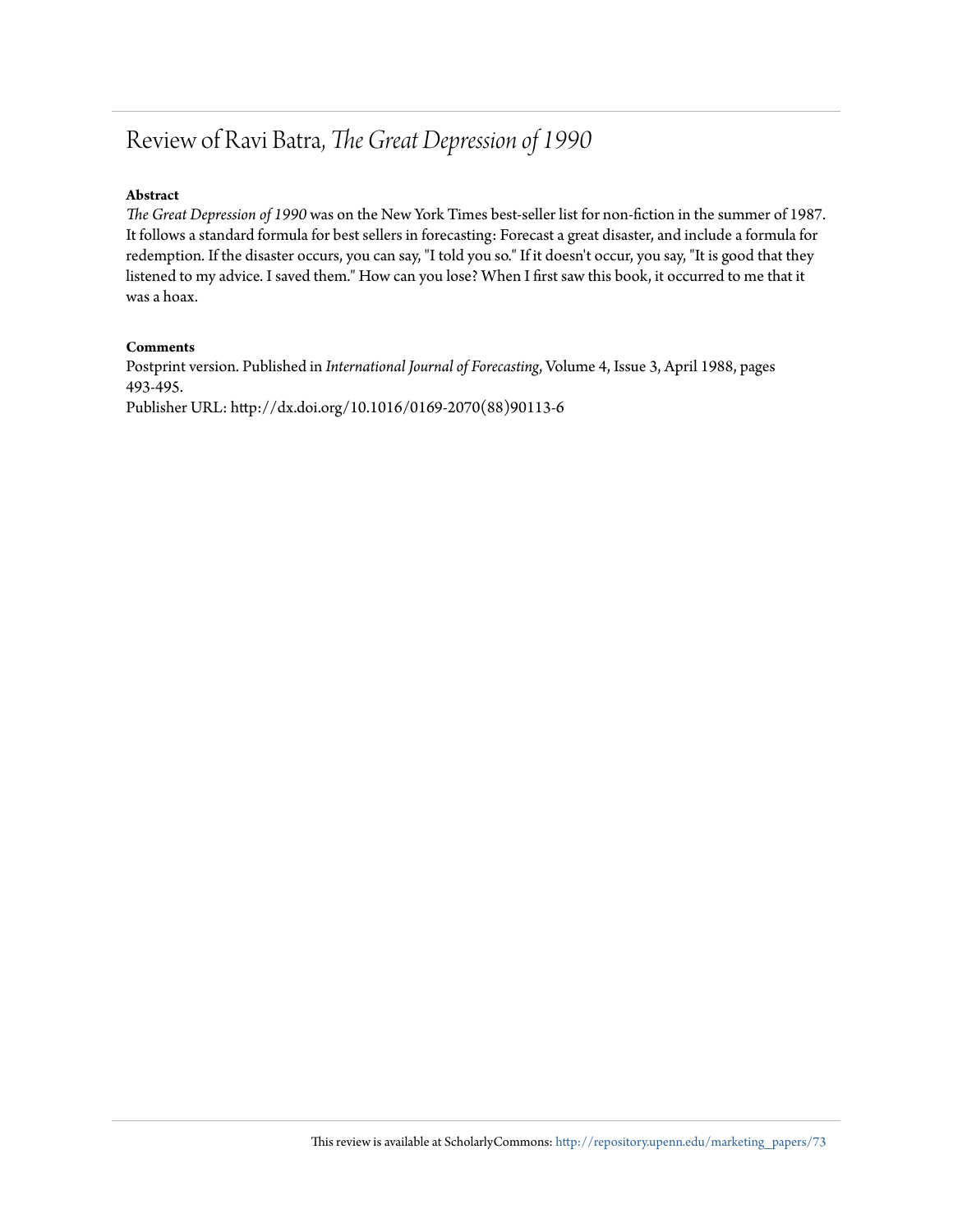J. Scott Armstrong, "Review of Ravi Batra, *The Great Depression of 1990 (Simon and Schuster*, New York, 1985)*," International Journal of Forecasting,* 4 (1988) 493-502

*The Great Depression of 1990* was on the *New York Times* best-seller list for non-fiction in the summer of 1987. It follows a standard formula for best sellers in forecasting: Forecast a great disaster, and include a formula for redemption. If the disaster occurs, you can say, "I told you so." If it doesn't occur, you say, "It is good that they listened to my advice. I saved them." How can you lose?

When I first saw this book, it occurred to me that it was a hoax. Here is a man claiming to be a highly respected economist who makes a forecast *and* provides a date. The forecast is that the great depression will occur in 1990. A variety of paths to redemption are provided, the most important being that rich people should have to give up much of their riches, for it is the concentration of wealth that causes business cycles. This is a fact that Batra claims to have discovered. Batra suggests that society should tax this wealth. On the other hand, he also provides advice to rich people on how to preserve their wealth – put it in cash, then store it in a safe deposit box and at home. Businessmen should avoid long-term investments.

The key concept of my review is methodological. Are the methods used in the book sound? Here are the methods:

- (1) The appeal to authority. Batra claims to be a leading economist. Lester Thurow, Dean of the Sloan School at MIT wrote an encouraging preface to the book.
- (2) History repeats itself. Regular economic cycles exist.
- (3) Logical deduction. The forecasts rest upon a theory developed by P.R. Sarkar.

Let's examine Batra's methods more closely (following the same numbering system):

(1) Authority: Historically, this has not proven to be a good basis for forecasting. Cerf and Navasky (1984) provide numerous examples where the experts were wrong. Armstrong (1980a) summarized the empirical evidence and concluded that experts are poor at forecasting change, but that they fulfill a social function. Thus, we have the seer-sucker theory: For every seer there is a sucker.

Batra claimed to be ranked third in a group of 46 "superstars" selected from all the economists at American and Canadian universities by the learned journal *Economic Inquiry*. In this paper (Bell and Seater, 1987), a superstar was any faculty member who published an average of at least one paper per year in one of the top economic journals from 1970-74. Batra was the third most prolific author among this list. In other words, he did have an impressive record using one of the most commonly used criteria for judging academic success. Another way to examine the fame of an academic is to examine his citation rate. Do other scientists refer to this work? According to the 1986 Annual *Social Science Citation Index*, Batra was cited 21 times. That is a good record, but certainly not in the superstar category. It can be said that he is the most cited of people named R. Batra (second place going to a recent graduate of Stanford who had 18 citations).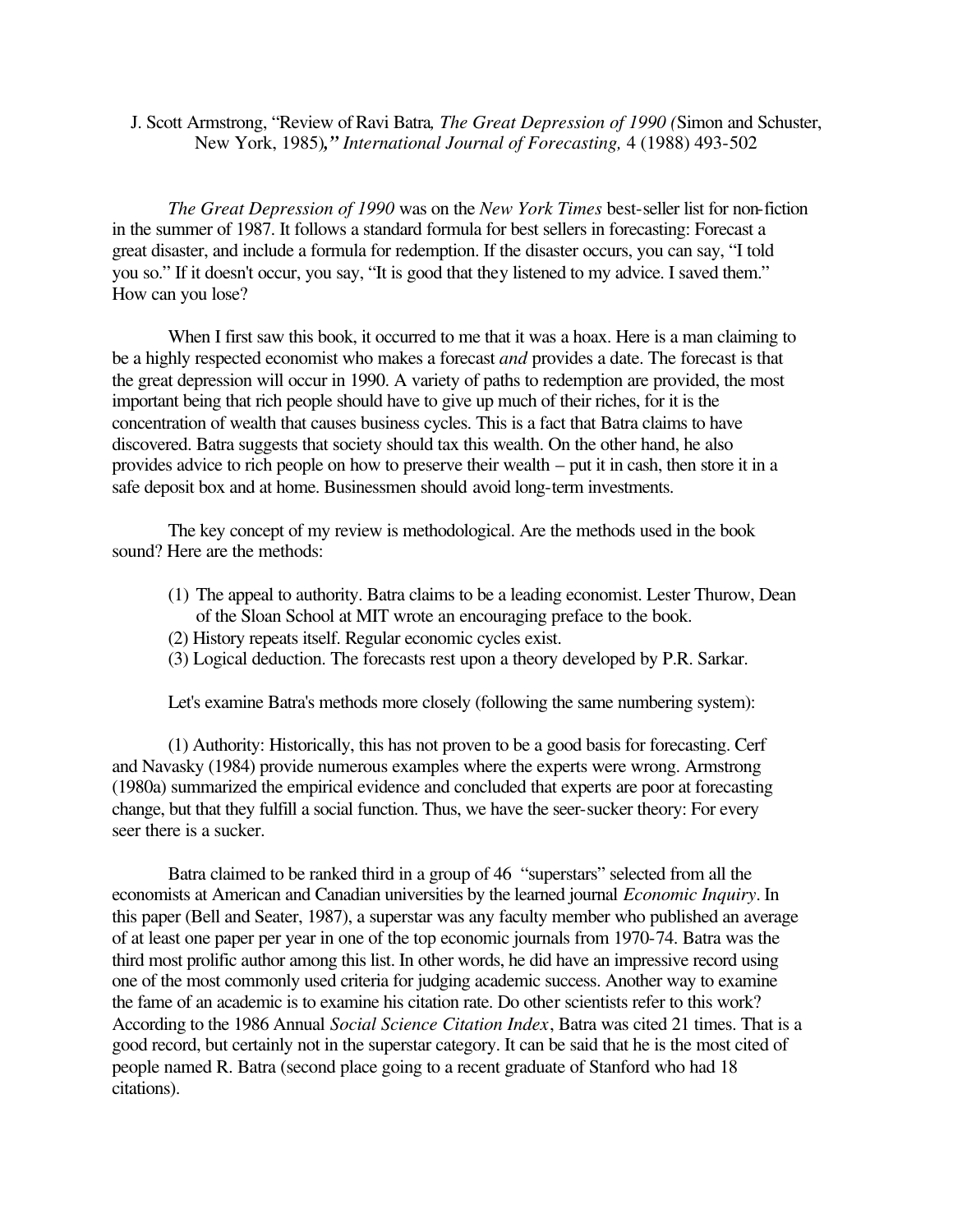Lester Thurow wrote the introduction to the book when it was an obscure monograph with a different title. He claimed that the monograph was "a novel and brilliant exposition." The current book is a revised version and Thurow was unhappy to be associated with it, according to the *New York Times* (August 30,1987, p. 7).

Batra's predictions rely on a "theory"' by P.R. Sarkar. The *New York Times* (August 30, 1987, p. 7) provides background on Sarker. He is a cult figure in India who was convicted of six murders, a conviction that was overturned in 1978 after Indira Gandhi was voted from office. Many followers believe that Sarkar is the creator of the universe. Although he had not seen Sarkar since 1981, Dr. Batra is said to communicate with him through an ancient form of meditation called tantra.

(2) *Cycles*: Batra's evidence that history repeats itself begins with a graph of the money growth per decade in the U.S. from the 1770s to the 1970s. The rate of money growth reached a peak every three decades, with one exception (the period from the 1860s to the 1910s). According to Batra, this constitutes support for Sarkar's theory of a rhythmical cycle. While the observation is interesting, the sample size is small (only six cycles). Further research would have been useful. For example, if there is a regular cycle, it should show up if one changes the starting point and uses, say, 1965 to 1975, 1975 to 1885, etc., rather than 1960 to 1870. Also, it should show up using data from different countries.<sup>\*</sup>

(3) *Logic*: There is a little empirical evidence to support the use of the word "theory" when describing Sarkar's ideas. Sarkar suggested that there are four types of people in the world: the warrior, the intellectual, the acquisitor, and the physical laborer. Over time, leadership cycles from one of these groups to another, passing to all but the physical laborers, who are described as "lack[ing] the initiative, ambition, and drive to succeed in the world; seldom do they shine in society." Batra fails to provide definitions of key terms, to show how such terms can be measured, or to carry out said measurements. For example, Batra says that laborers seldom shine. What is a laborer? How often is seldom? Is a laborer *defined* as someone who does not shine? And how does shining relate to the theory about economic depression?

There are other examples of poor logic. Here is on: "...since defense spending provides three major benefits - namely, the protection of life, liberty, and property - one-third of this expenditure should be borne by property." (pp. 178-179).

Perhaps more important than the errors by Batra is what he did not do. He made no use of the extensive research on forecasting methodology. No citations were provided to this literature, and he seemed unaware of the research. For example, I evaluated Batra's method by using the Forecasting Audit Checklist (Armstrong. 1987). Seven of the 16 items were relevant (sample item: "Was more than one method used to obtain the forecast?"). Batra scored a zero on this checklist. In other words, his approach did not follow good practice in forecasting.

 $\overline{a}$ 

<sup>\*</sup> For anyone interested in doing further work on this topic, Batra's reference to this work in the journal Renaissance seems to be incorrect. The University of Pennsylvania reference service was unable to locate this, and I was not able to obtain the reference by writing to Batra.